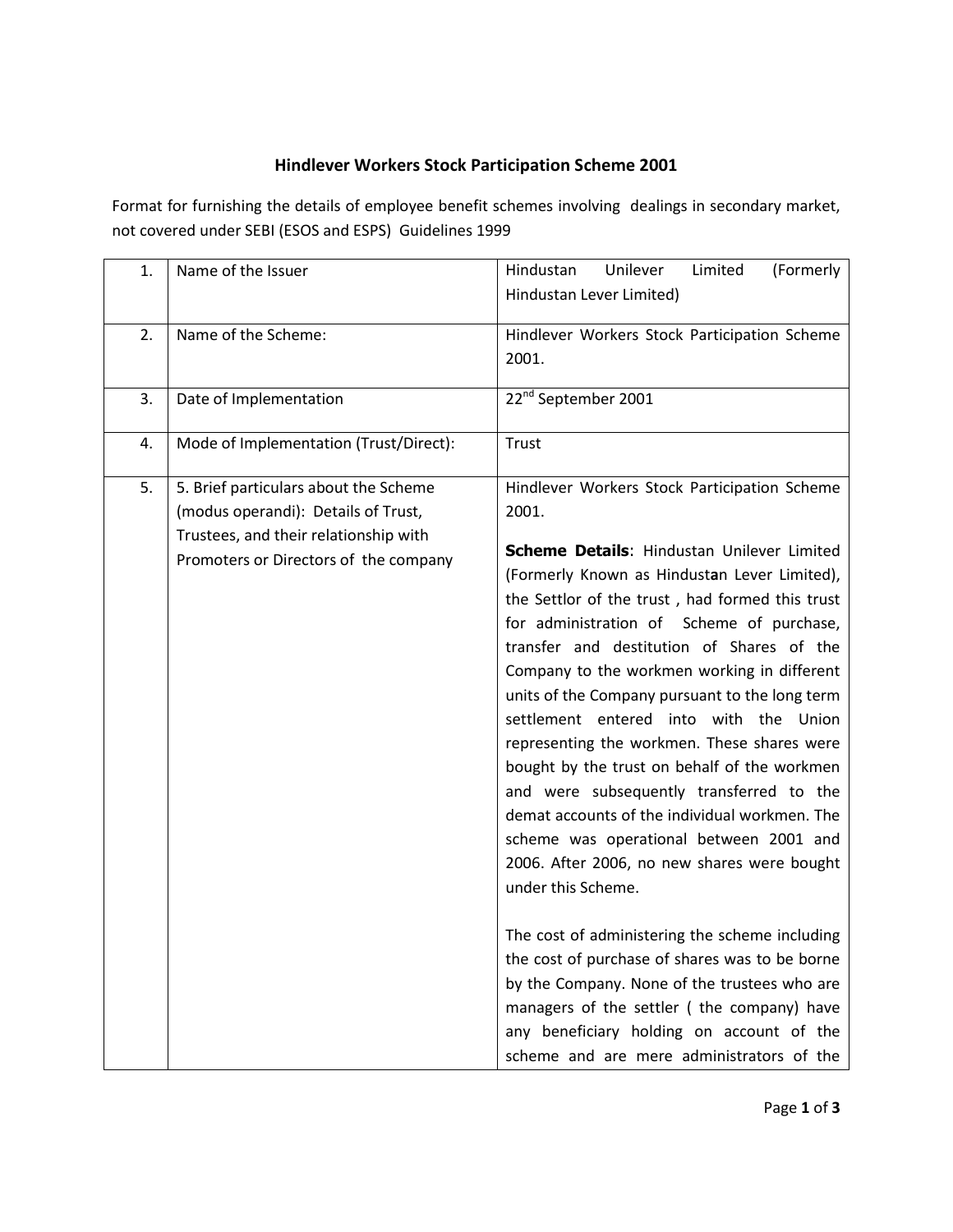|    |                                                                                                                                                                                                                                                                                                                                  | scheme.                                                                                                                                                                                                                                                                                               |
|----|----------------------------------------------------------------------------------------------------------------------------------------------------------------------------------------------------------------------------------------------------------------------------------------------------------------------------------|-------------------------------------------------------------------------------------------------------------------------------------------------------------------------------------------------------------------------------------------------------------------------------------------------------|
|    |                                                                                                                                                                                                                                                                                                                                  | Individual holding the following positions are<br>the Trustees of the trust,                                                                                                                                                                                                                          |
|    |                                                                                                                                                                                                                                                                                                                                  | 1. Sumit Sen                                                                                                                                                                                                                                                                                          |
|    |                                                                                                                                                                                                                                                                                                                                  | 2. Parul Arora                                                                                                                                                                                                                                                                                        |
|    |                                                                                                                                                                                                                                                                                                                                  | 3. Anand Tripathi                                                                                                                                                                                                                                                                                     |
|    |                                                                                                                                                                                                                                                                                                                                  | None of these employees hold any relationship<br>with the promoters or directors of the<br>Company other than the employer<br>and<br>employee relationship                                                                                                                                            |
| 6. | Whether promoters/persons belonging to                                                                                                                                                                                                                                                                                           | <b>No</b>                                                                                                                                                                                                                                                                                             |
|    | the promoter group/directors, are also<br>beneficiaries in the scheme. If so, the details                                                                                                                                                                                                                                        |                                                                                                                                                                                                                                                                                                       |
|    | thereof and their entitlements:                                                                                                                                                                                                                                                                                                  |                                                                                                                                                                                                                                                                                                       |
| 7. | No. of shares held by Trust/any other                                                                                                                                                                                                                                                                                            | Currently the shares that is in the trust account                                                                                                                                                                                                                                                     |
|    | agency managing the scheme as on the date<br>of the circular                                                                                                                                                                                                                                                                     | is 103225.                                                                                                                                                                                                                                                                                            |
| 8. | How the Trust/agency is proposing to deal<br>with the existing holding (whether to be<br>transferred to the employees, or to be sold<br>in the market for transferring the benefits<br>to the employees, if so, details regarding<br>proposed date of such transfer or sale shall<br>be given) Such date shall not be later than | Currently the trust holds shares of workmen<br>who have not accepted the shares or are not<br>traceable. The Company is in the process of<br>reconciling the entitlements of workmen and<br>the resultant excess / shortfall as also tracing<br>these workmen and transferring the shares to<br>them. |
|    | June 30, 2013 :                                                                                                                                                                                                                                                                                                                  | In case of employees who are not traceable, the<br>shares will be kept in suspense and will be<br>transferred when claims are received.                                                                                                                                                               |
| 9. | Details of persons who are entitled to<br>shares or benefits accruing out of the<br>shares, which form part of more than 1<br>percent of the paid up share capital, as on<br>the date of the circular in the following<br>format:                                                                                                | None                                                                                                                                                                                                                                                                                                  |
|    | Name of the employee                                                                                                                                                                                                                                                                                                             |                                                                                                                                                                                                                                                                                                       |